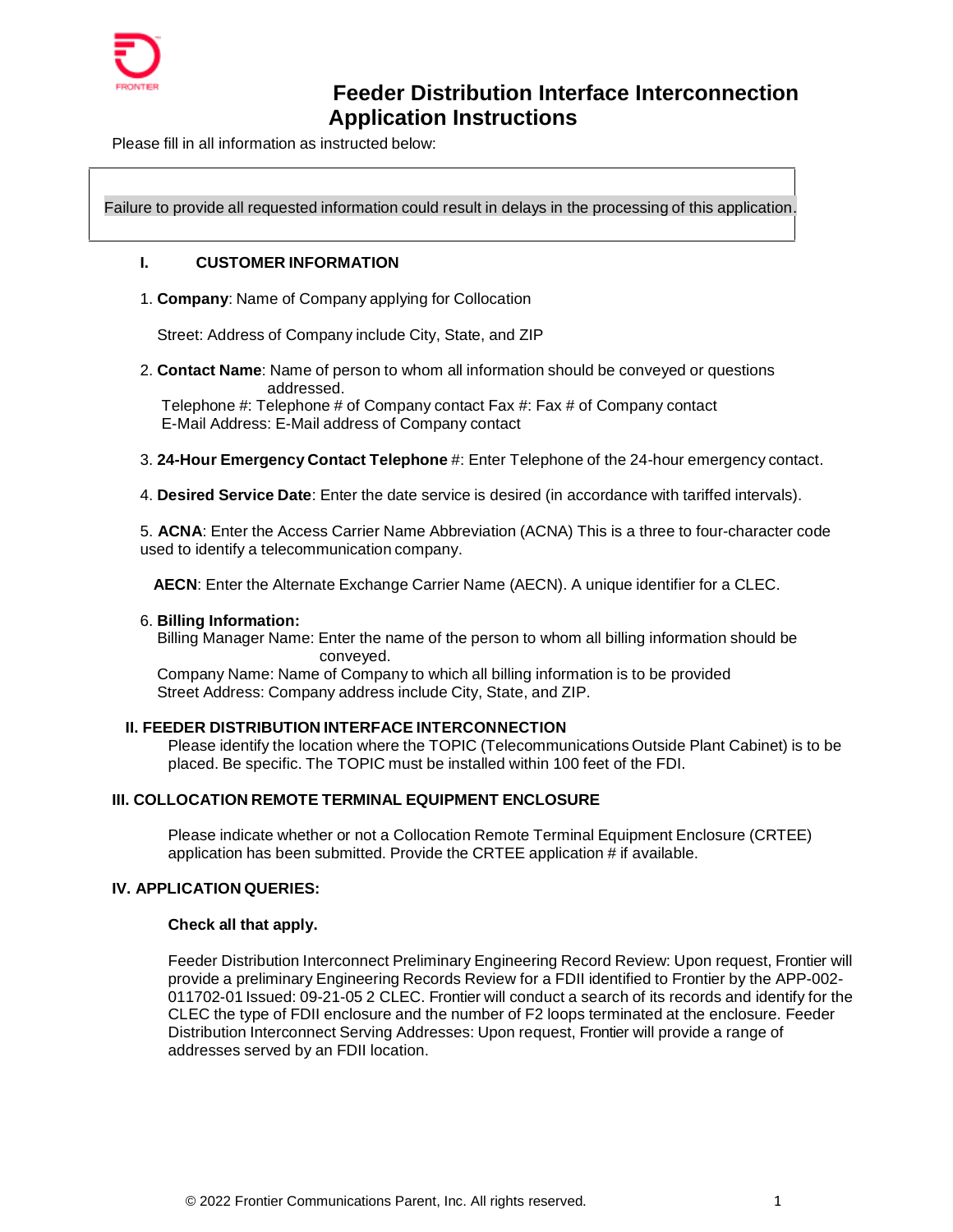

# **Feeder Distribution Interface Interconnection Application Instructions**

## **V. TYPE OF INTERCONNECTION REQUESTED**

1. **New Arrangement** – Please indicate the associated tariff code under which you are applying (See Appendix A), as well as your desired and minimally acceptable requirements for the option selected. Frontier uses this information to best meet your immediate requirements.

2. Please provide a reason for the revision to a previously submitted FDII application and the application number.

## **VI. TECHNICAL EQUIPMENT SPECIFICATIONS**

1. Please provide the following information for the TOPIC you will be installing; Manufacturer/Model#, Dimensions (HxWxD), Quantity and type of modulator connector (710, or 3M).

**Note:** Frontier is responsible for all splicing of the interconnection cable to the termination block within the TOPIC. If the TOPIC is not equipped with connectors, please contact your local Frontier Outside Pant Engineer during this process.

**Note: National Electric Code and National Electric and Safety Code Conformance Requirements:**  Frontier requires that the TOPIC will be grounded by the Telecommunication Carrier installing the facility. Frontier requires that a common ground location be made available to Frontier at the date of the installation of the Interconnect Cable.

## **VII. INTERCONNECT CABLE INFORMATION (TOPIC to FDI)**

## **Frontier will place and splice the interconnection cable.**

1. Identify the TOPIC location with relation to the FDI. Be Specific.

*2.* Enter the size of the interconnectioncable requested. (*Please note there is a minimum ordering requirement of 100 pairs. Please order in 100 pair increments.)*

## **VIII. CERTIFICATE OF INSURANCE**

A Certificate of Insurance must be provided for all new sites prior to occupancy. Please indicate whether or not you are providing the Insurance Certificate. If the Certificate is attached provide its expiration date. If the Certificate is not being provided with this application, please provide the date on which it will be submitted.

## **IX. Remarks**

This field is to be populated with additional information that your Company would like to convey to Frontier. APP-002-011702-01Issued: 09-21-05 3